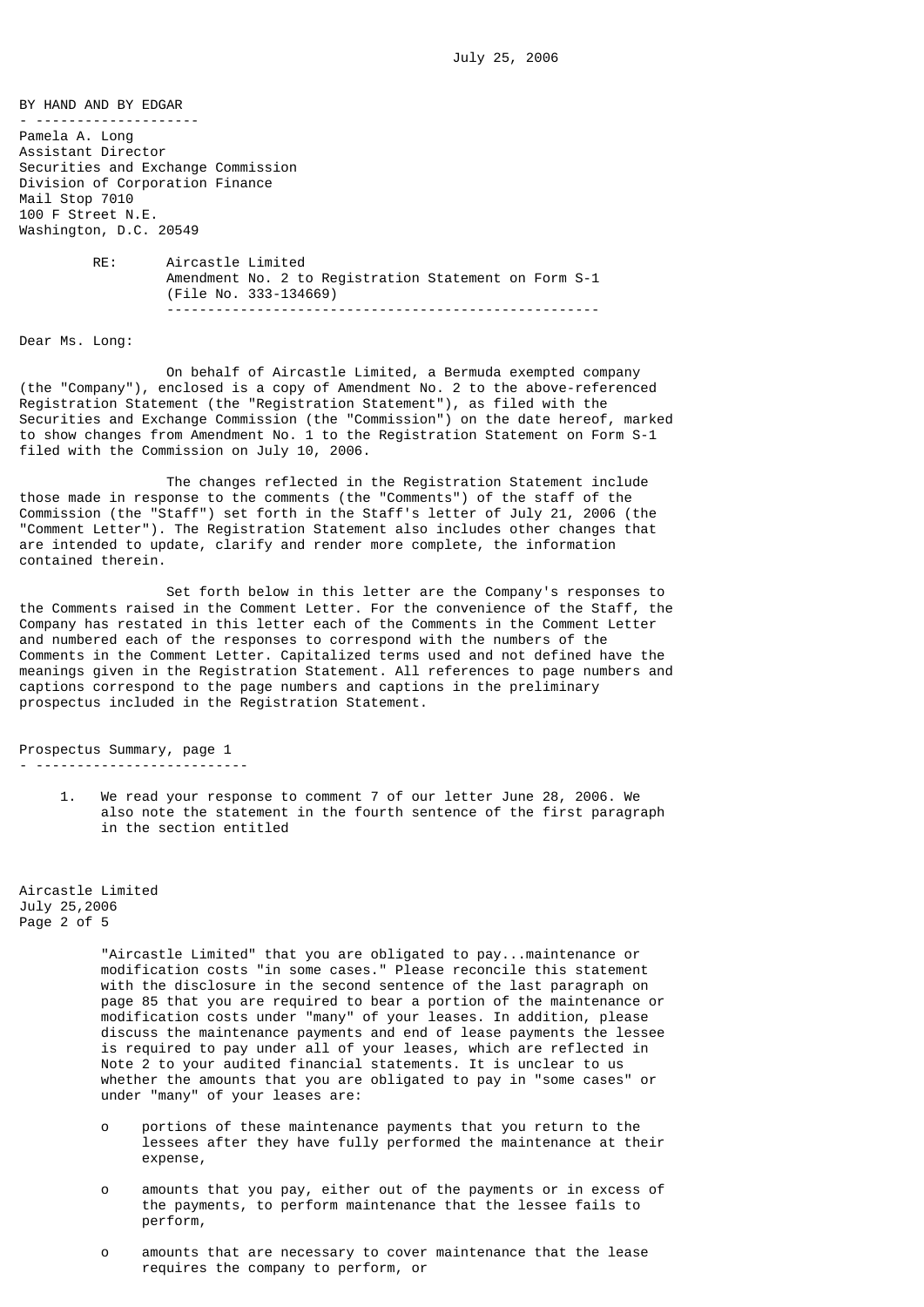o some other amount.

 The disclosure on pages 1, 48, 83 and 88-89 has been revised in response to the Staff's comment.

Recent Developments, page 3 - ---------------------------

Second Quarter Financial Results, page 4 - ----------------------------------------

> 2. It appears that you intend to present EBITDA for the quarter ended June 30, 2006. If so, please also provide all of the disclosures required by Item 10(e) of Regulation S-K, or refer to the location elsewhere in the filing where they are located.

 The Company has revised the disclosure on page 4 in response to the Staff's comment to provide a reconciliation of EBITDA to net income and a cross-reference to the disclosures required by Item 10(e) of Regulation S-K.

Dividend Policy, page 39 - ------------------------

> 3. We read your response to comment 30 of our letter dated June 28, 2006 and we reissue this comment with respect to the second bullet point of this comment, as it does not appear that you have provided the requested disclosure

Aircastle Limited July 25,2006 Page 3 of 5

> The disclosure on page 1 has been revised in response to the Staff's comment.

Description of Share Capital, page 114 - --------------------------------------

Differences in Corporate Law, page 118 - --------------------------------------

> 4. We read your response to comment 59 of our letter dated June 28, 2006 and the revised disclosure in the second sentence of the first paragraph. Please delete the term "certain," as it implies that you have not discussed all of the material differences between Bermuda and Delaware corporate law.

 The disclosure on page 124 has been revised in response to the Staff's comment.

Financial Statements - --------------------

Unaudited Consolidated Pro Forma Financial Statements - -----------------------------------------------------

 5. It appears that different terminology is being used to refer to the same pro forma amounts. For example, on page 40, the first column heading is adjusted and the second column heading is as further adjusted. In your pro forma financial statements, the first pro forma column heading is pro forma and the second pro forma column heading is pro forma, as adjusted. Please clarify whether these amounts are the same. If so, please use the same terminology to refer to them. If these amounts are different, please clarify how they are different and why you are presenting two different sets of pro forma amounts.

 The disclosure has been revised in response to the Staff's comment to use consistent column headings throughout the prospectus, including on page 43 and in the unaudited consolidated pro forma financial statements. Also, the related text and footnotes have been updated to clarify the definitions of "pro forma" and "pro forma, as adjusted".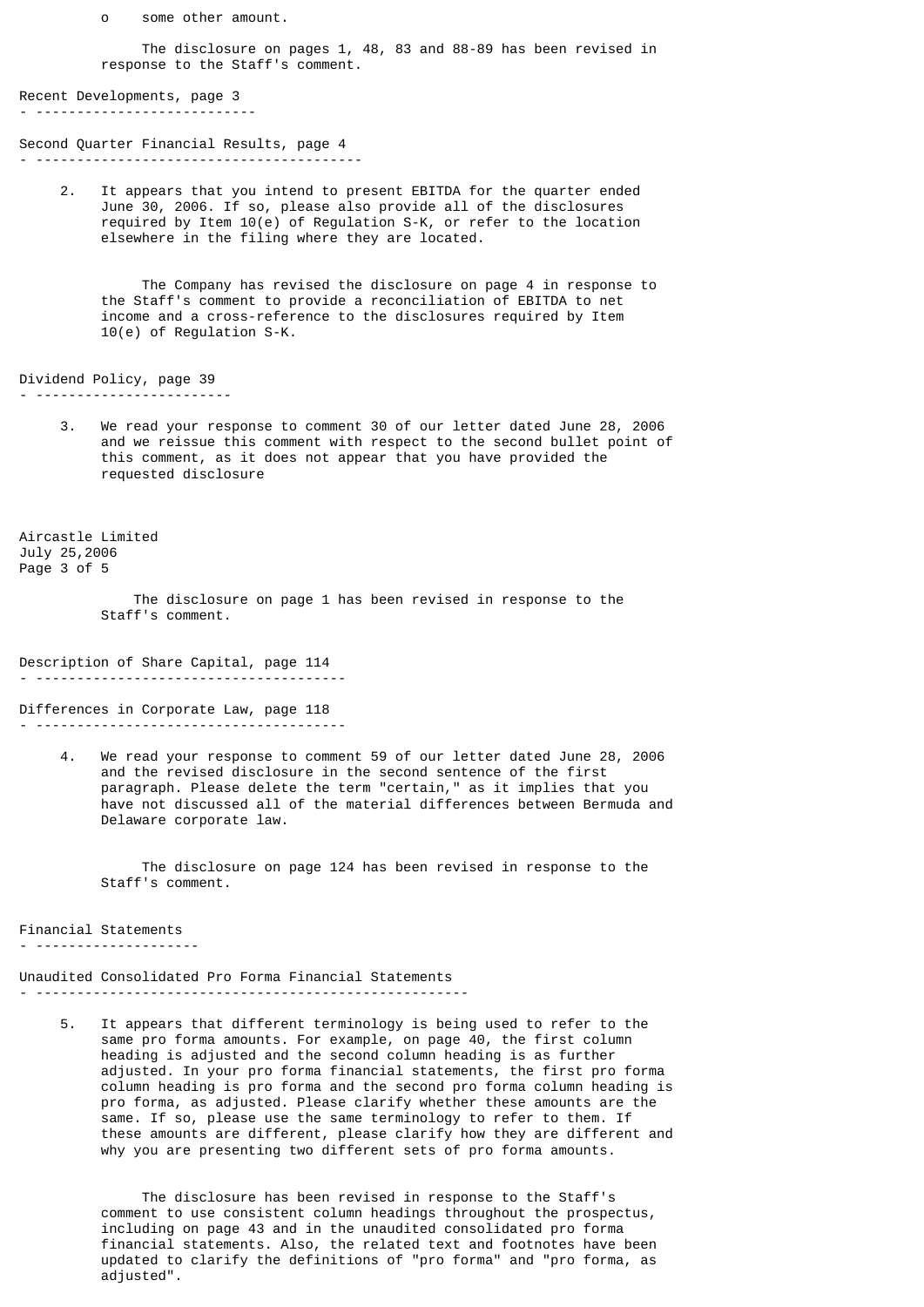Note 1. Adjustments to Pro Forma Consolidated Statements of Operations and Balance Sheet, page F-6

- ---------------------------------------------------------------------------

 6. Please break out adjustment (A) into two separate adjustments: reductions in interest expense due to extinguishments of existing debt and additions to interest expense due to new debt. Each of these pro forma adjustments should show precisely how the amount of each adjustment was computed. Each adjustment should disclose the amount of each loan being repaid or issued

Aircastle Limited July 25,2006 Page 4 of 5

> multiplied times its interest rate and arrive at the amount of interest expense to be deducted or added in the pro forma adjustment. For debt that incurs interest at a variable rate, you should use the average variable rate that this debt would have incurred over the appropriate historical period for which you are giving pro forma effect. Please also disclose the average interest rate used for each period and the indexed rate (LIBOR+x% or prime +x%). Make the appropriate revisions.

 The disclosure on page F-6 has been revised in response to the Staff's comment.

 7. Please disclose in the footnote to adjustment (B) how you computed the amount of the adjustment to your income taxes, including your assumed tax rate.

 The disclosure on page F-6 has been revised in response to the Staff's comment.

 8. Please disclose in the footnote to adjustment (J) how you computed the amount of the adjustment to your additional paid-in capital.

 The disclosure on page F-8 has been revised in response to the Staff's comment.

Consolidated Financial Statements -- December 31, 2004 and 2005 - ---------------------------------------------------------------

Notes to Financial Statements - -----------------------------

\* \* \* \* \*

Note 4. Lease Rental Revenue and Flight Equipment Held for Lease, page F-19 - ----------------------------------------------------------------------------

 9. We note your response to comment 76 of our letter dated June 28, 2006. Your response to comment 77 of our letter dated June 28, 2006 indicates that you have contingent rentals related to your floating rate leases. Please advise, or disclose the amount of contingent rent recorded for each period presented. Refer to paragraph 5(n) of SFAS 13.

 The Company supplementally advises the Staff that it has no contingent rentals related to its floating rate leases

 The Company advises the Staff that it plans to commence marketing on July 26, 2006, and would like to be in a position to go effective on August 7, 2006. The Company thanks the Staff for its prompt responses to date, and respectfully requests that

Aircastle Limited July 25, 2006 Page 5 of 5

the Staff provide any final comments within a period of time as to allow the